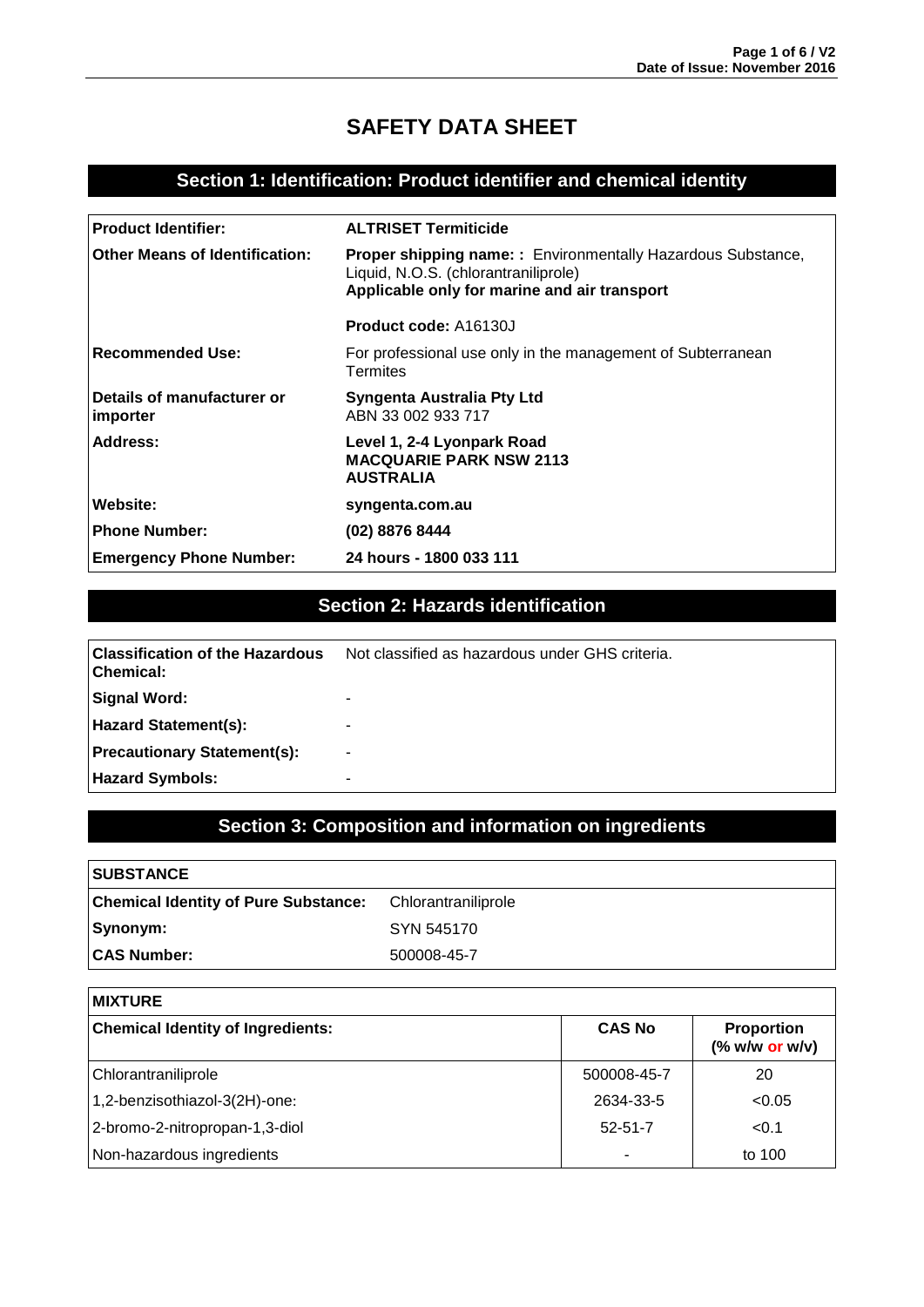### **Section 4: First aid measures**

| <b>Description of Necessary</b><br><b>First Aid Measures:</b> | In case of poisoning by any exposure route contact a doctor or Poisons<br>Information Centre on 131 126.<br>Have the product label or SDS with you when calling or going for treatment.                              |                                                                                                                                                                                                          |  |  |
|---------------------------------------------------------------|----------------------------------------------------------------------------------------------------------------------------------------------------------------------------------------------------------------------|----------------------------------------------------------------------------------------------------------------------------------------------------------------------------------------------------------|--|--|
|                                                               | Ingestion:<br>If swallowed, seek medical advice immediately and show<br>this container or label.<br>DO NOT induce vomiting.                                                                                          |                                                                                                                                                                                                          |  |  |
|                                                               | Eye contact:<br>Rinse immediately with plenty of water, also under the<br>eyelids, for at least 15 minutes. Remove contact lenses.<br>Immediate medical attention is required.                                       |                                                                                                                                                                                                          |  |  |
|                                                               | <b>Skin contact:</b><br>Take off all contaminated clothing immediately.<br>Wash off immediately with plenty of water.<br>If skin irritation persists, call a physician.<br>Wash contaminated clothing before re-use. |                                                                                                                                                                                                          |  |  |
|                                                               | Inhalation:                                                                                                                                                                                                          | Move the victim to fresh air.<br>If breathing is irregular or stopped, administer artificial<br>respiration.<br>Keep patient warm and at rest.<br>Call a physician or poison control centre immediately. |  |  |
| <b>Symptoms Caused by</b><br>Exposure:                        | Poisoning symptoms in laboratory animals were non-specific.                                                                                                                                                          |                                                                                                                                                                                                          |  |  |
| <b>Medical Attention and</b><br><b>Special Treatment:</b>     | There is no specific antidote available. Treat symptomatically.                                                                                                                                                      |                                                                                                                                                                                                          |  |  |

# **Section 5: Fire fighting measures**

| <b>Suitable Extinguishing</b><br>Equipment:                                         | Small fires: Use water spray, alcohol-resistant foam, dry chemical or<br>carbon dioxide or water spray<br>Large fires: Alcohol-resistant foam or Water spray                                                                                                       |
|-------------------------------------------------------------------------------------|--------------------------------------------------------------------------------------------------------------------------------------------------------------------------------------------------------------------------------------------------------------------|
| <b>Chemical:</b>                                                                    | Specific Hazards Arising from the As the product contains combustible organic components, fire<br>will produce dense black smoke containing hazardous products<br>of combustion (see section 10).<br>Exposure to decomposition products may be a hazard to health. |
| <b>Special Protective Equipment</b><br>and Precautions for Fire<br><b>Fighters:</b> | Wear full protective clothing and self-contained breathing apparatus                                                                                                                                                                                               |

### **Section 6: Accidental release measures**

| <b>Personal Precautions, Protective</b><br><b>Equipment and Emergency</b><br><b>Procedures:</b> | In case of spillage it is important to take all steps necessary to<br>• Avoid eye and skin contact<br>• Avoid contamination of waterways                                                                       |  |
|-------------------------------------------------------------------------------------------------|----------------------------------------------------------------------------------------------------------------------------------------------------------------------------------------------------------------|--|
| <b>Environmental precautions:</b>                                                               | Prevent further leakage or spillage if safe to do so.<br>DO NOT flush into surface water or sanitary sewer system.<br>If the product contaminates rivers and lakes or drains inform<br>respective authorities. |  |
| <b>Methods and Materials for</b><br><b>Containment and Clean Up:</b>                            | <b>Procedure for spill</b><br>Keep all bystanders away<br>Wear full length clothing and PVC gloves                                                                                                             |  |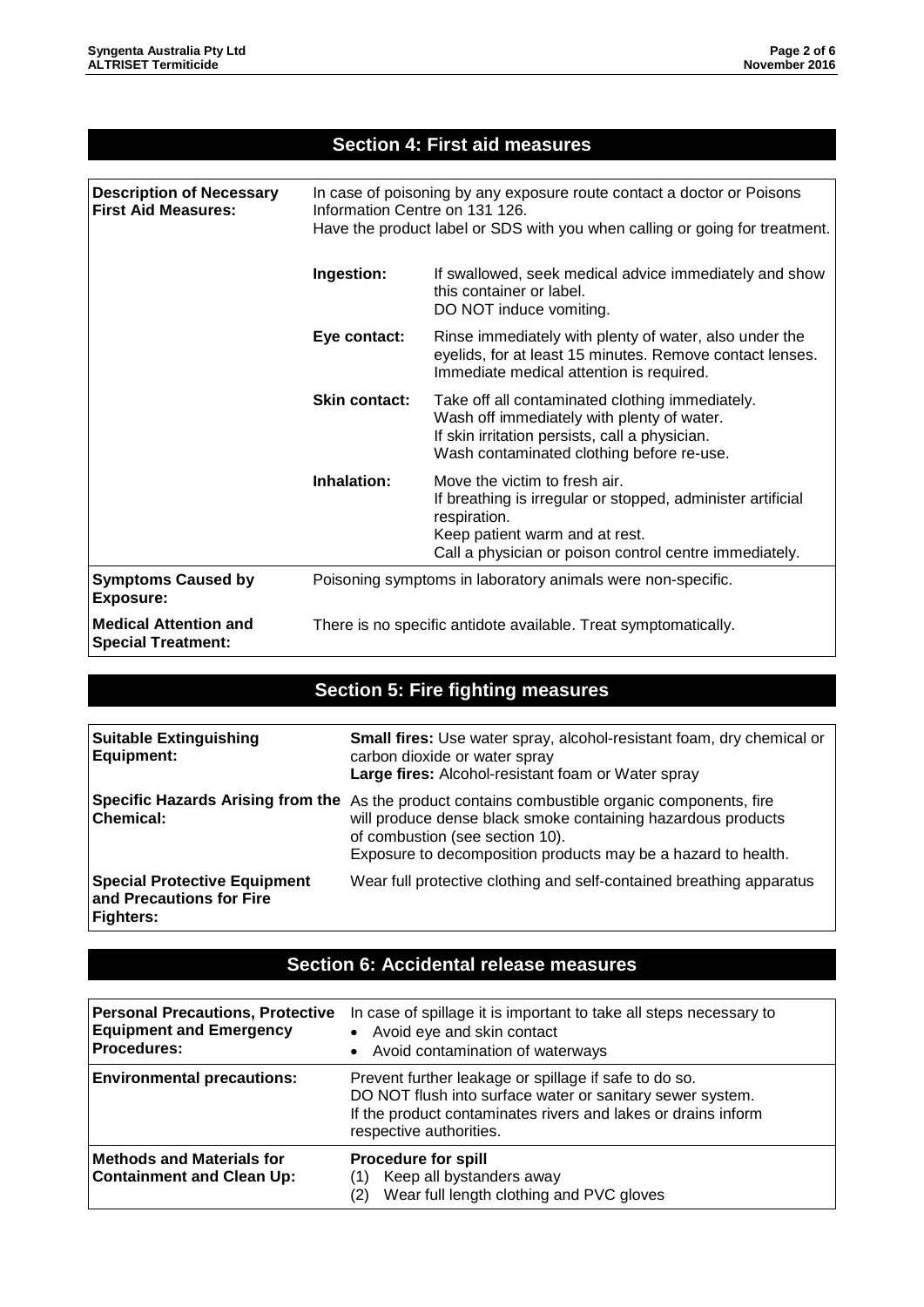| (3) | Reposition any leaking containers so as to minimise further<br>leakage                                                                                                                                           |
|-----|------------------------------------------------------------------------------------------------------------------------------------------------------------------------------------------------------------------|
| (4) | Dam and absorb spill with an absorbent material (eg sand or<br>soil)                                                                                                                                             |
| (5) | Shovel the absorbed spill into drums                                                                                                                                                                             |
| (6) | Disposal of the absorbed material will depend upon the extent of<br>the spill                                                                                                                                    |
|     | • For quantities up to 50 L of product bury in a secure landfill<br>site                                                                                                                                         |
|     | • For quantities greater than 50 L seek advice from the<br>manufacturer (use emergency contact number below) before<br>attempting disposal. Contain in a secure location until<br>disposal method is established |
| (7) | Decontaminate spill area with detergent and water and rinse with<br>the smallest volume of water practicable                                                                                                     |

# **Section 7: Handling and storage**

| <b>Precautions for Safe Handling:</b> | Containment and/or segregation is the most reliable technical<br>protection measure if exposure cannot be eliminated.<br>The extent of these protection measures depends on the actual risks<br>in use.<br>If airborne mists or vapours are generated, use local exhaust<br>ventilation controls.<br>Assess exposure and use any additional measures to keep airborne<br>levels below any relevant exposure limit.<br>Where necessary, seek additional occupational hygiene advice. |
|---------------------------------------|-------------------------------------------------------------------------------------------------------------------------------------------------------------------------------------------------------------------------------------------------------------------------------------------------------------------------------------------------------------------------------------------------------------------------------------------------------------------------------------|
| <b>Conditions for Safe Storage,</b>   | Store in the closed, original container in a cool, well ventilated area.                                                                                                                                                                                                                                                                                                                                                                                                            |
| Including any Incompatibilities:      | DO NOT store for prolonged periods in direct sunlight.                                                                                                                                                                                                                                                                                                                                                                                                                              |

## **Section 8: Exposure controls and personal protection**

#### **ALWAYS READ AND FOLLOW THE LABEL INSTRUCTIONS AND WARNINGS**

|                                       | <b>Component</b>                                        | <b>Exposure limit</b> | Value type |
|---------------------------------------|---------------------------------------------------------|-----------------------|------------|
| <b>National Exposure Standards:</b>   | No exposure standard allocated                          |                       |            |
| <b>Syngenta Exposure Standards:</b>   | Chlorantraniliprole<br>TWA<br>10 mg/m $3$<br>Total dust |                       |            |
|                                       | respirable dust                                         | 5 mg/m <sup>3</sup>   | TWA        |
| <b>Biological Limit Values:</b>       | No biological limits allocated                          |                       |            |
| <b>Engineering Controls:</b>          | No special requirements. Product is used outdoors.      |                       |            |
| <b>Personal Protective Equipment:</b> | No special personal protective equipment is required.   |                       |            |

# **Section 9: Physical and chemical properties**

| Appearance:             | White semi-viscous<br>liquid | <b>Boiling Point/Range:</b>                      | No information available |
|-------------------------|------------------------------|--------------------------------------------------|--------------------------|
| Odour:                  | Alcohol like                 | Freezing/Melting Point: No information available |                          |
| pH:                     | 7.3 1% solution              | Solubility:                                      | Soluble in water         |
| <b>Vapour Pressure:</b> | No information available     | Density:                                         | 1.09 $g/cm^3$ (25 $°C$ ) |
| <b>Vapour Density:</b>  | No information available     |                                                  |                          |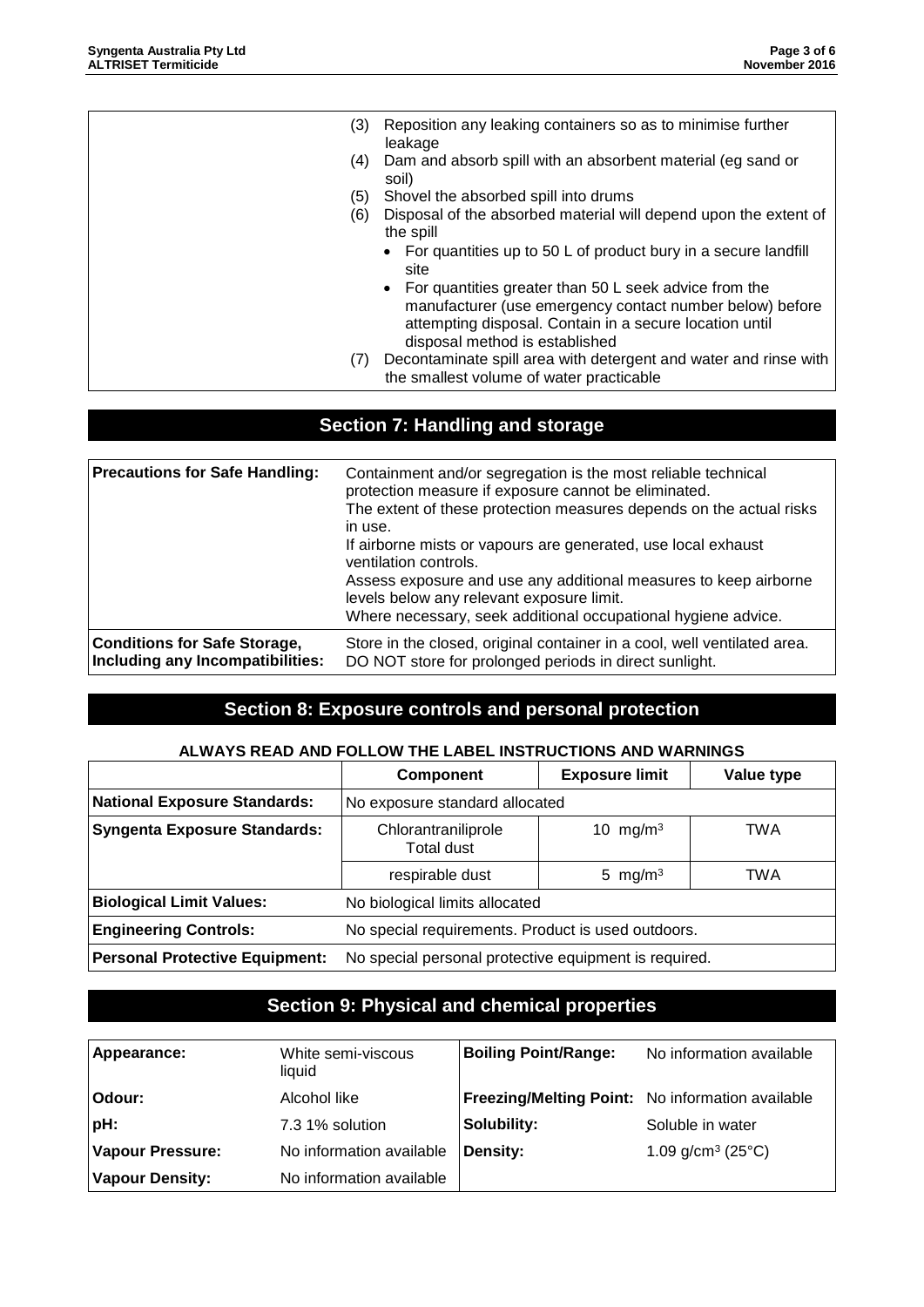| Flash Point:                                   | > 101°C closed cup       | <b>Explosive Properties:</b> | Not explosive            |
|------------------------------------------------|--------------------------|------------------------------|--------------------------|
| <b>Upper and Lower</b>                         | No information available | <b>Oxidising Properties:</b> | Not an oxidiser          |
| Flammable (Explosive)<br><b>Limits in Air:</b> |                          | <b>Combustibility:</b>       | No information available |
| Ignition Temperature:                          | $535^{\circ}$ C          | <b>Corrosiveness:</b>        | No information available |

## **Section 10: Stability and reactivity**

| <b>Reactivity:</b>                                   | No hazardous reactions by normal handling and storage according<br>to provisions.                    |
|------------------------------------------------------|------------------------------------------------------------------------------------------------------|
| <b>Chemical Stability:</b>                           | The product is stable when used in normal conditions                                                 |
| <b>Possibility of Hazardous</b><br><b>Reactions:</b> | No hazardous reactions by normal handling and storage according<br>to provisions.                    |
| <b>Conditions to Avoid:</b>                          | No decomposition if used as directed                                                                 |
| Incompatible Materials:                              | No substances are known which lead to the formation of hazardous<br>substances or thermal reactions. |
| <b>Hazardous Decomposition</b><br>Products:          | Combustion or thermal decomposition will evolve toxic and irritant<br>vapours.                       |

# **Section 11: Toxicological information**

# **Health Effects from Likely Routes of Exposure:**

| <b>Acute</b>   | <b>Oral toxicity:</b>   | <b>LOW TOXICITY</b><br>Tests on rats indicate this product has a low toxicity following single<br>doses of undiluted product<br>$LD_{50} = 5,000$ mg/kg                          |
|----------------|-------------------------|----------------------------------------------------------------------------------------------------------------------------------------------------------------------------------|
|                | <b>Dermal toxicity:</b> | <b>LOW TOXICITY</b><br>Tests on rats indicate this product has a low toxicity following skin<br>contact with undiluted product<br>$LD_{50} = 5,000$ mg/kg                        |
|                | Inhalation:             | <b>LOW TOXICITY</b><br>Tests on rats indicate this product is not harmful due to inhalation of<br>undiluted product<br>$LC_{50}$ (4 hours) = >2 mg/L                             |
|                | <b>Skin irritation:</b> | <b>NON IRRITANT</b>                                                                                                                                                              |
|                | Eye irritation:         | <b>NON IRRITANT</b>                                                                                                                                                              |
|                | Sensitisation:          | <b>NOT A SENSITISER</b>                                                                                                                                                          |
| <b>Chronic</b> | reproductive effects    | Chlorantraniliprole technical has been extensively tested on laboratory mammals and in<br>test tube systems. No evidence was obtained of mutagenic, carcinogenic, teratogenic or |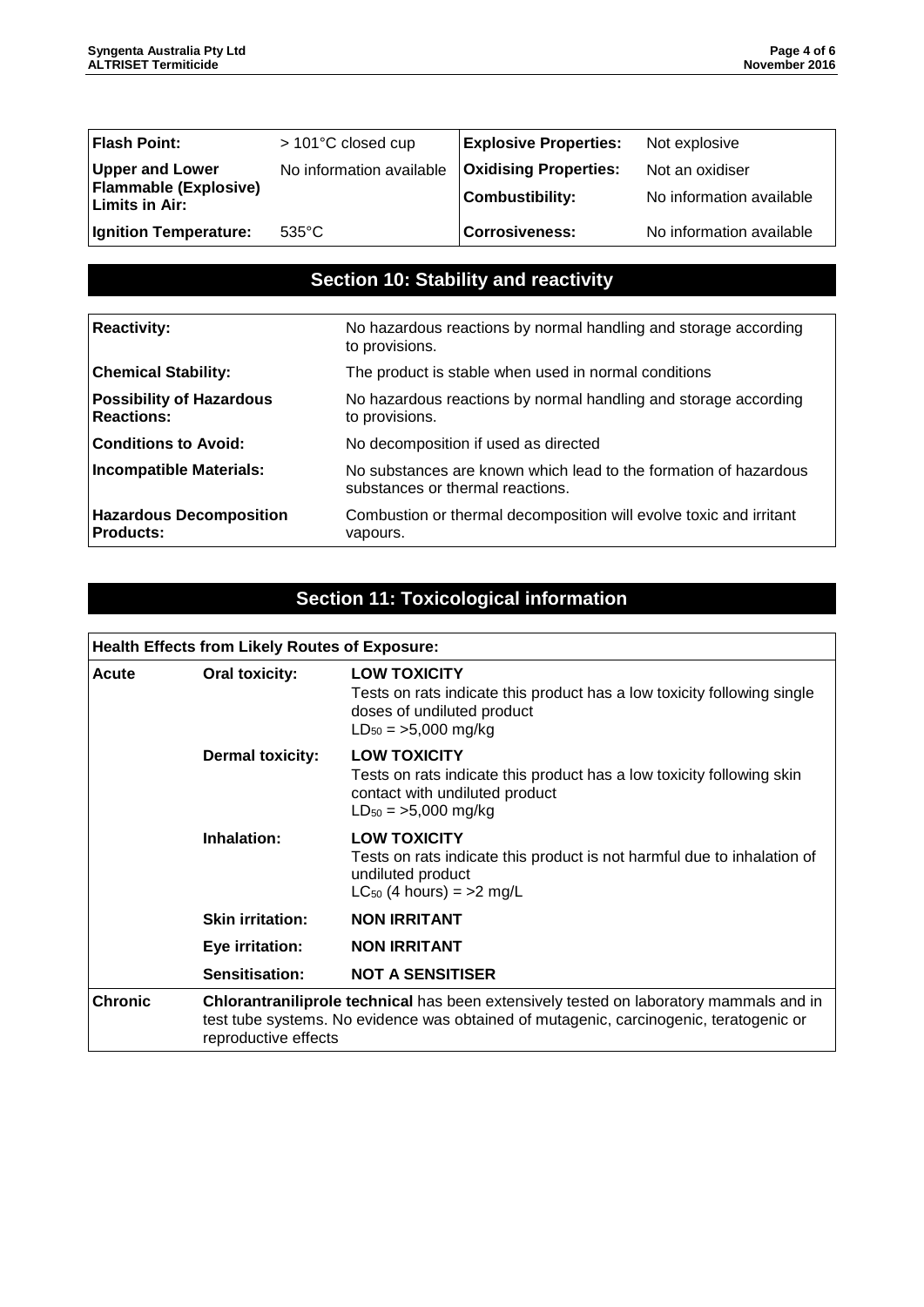### **Section 12: Ecological information**

| <b>Ecotoxicity</b>                          | <b>Toxicity to fish:</b>                                          | <b>Slightly toxic to fish</b><br>Bluegill sunfish (Lepomis macrochirus)<br>$LC_{50}$ (96 hours) $=$<br>$>9.9$ mg/L                  |
|---------------------------------------------|-------------------------------------------------------------------|-------------------------------------------------------------------------------------------------------------------------------------|
|                                             | <b>Toxicity to daphnia</b><br>and other aquatic<br>invertebrates: | Very highly toxic to Daphnia<br>Water flea (Daphnia magna)<br>$EC_{50}$ (48 hours) =<br>35 µg/L                                     |
|                                             | Toxicity to algae:                                                | Practically non-toxic to algae<br>Green algae (Pseudokirchneriella subcapitata)<br>$\textsf{ErC}_{50}$ (72 hours) $=$<br>$>20$ mg/L |
|                                             | <b>Toxicity to soil</b><br>dwelling<br>organisms:                 | Practically non-toxic to earthworms<br>Eisenia foetida (earthworm):<br>$LC_{50}$ >5000 mg/kg, 14 day                                |
| Persistence and<br>Degradability:           | Chlorantraniliprole is not readily biodegradable                  |                                                                                                                                     |
| <b>Mobility in Soil:</b>                    | Chlorantraniliprole has medium mobility in soil                   |                                                                                                                                     |
| <b>Bioaccumulative</b><br><b>Potential:</b> | Chlorantraniliprole does not bioaccumulate                        |                                                                                                                                     |

# **Section 13: Disposal considerations**

| <b>Disposal Methods:</b>                                           | Triple or preferably pressure rinse containers before disposal. Add<br>rinsings to the spray tank. DO NOT dispose of undiluted chemicals on<br>site. If recycling, replace cap and return clean containers to recycler or<br>designated collection point. If not recycling, break, crush or puncture<br>and deliver empty packaging to an approved waste management<br>facility. If no facility is available, bury the empty packaging 500 mm<br>below the surface in a disposal pit specifically marked and set up for<br>this purpose clear of waterways, desirable vegetation and tree roots,<br>in compliance with Local, State or Territory government regulations.<br>DO NOT burn empty containers or product. |
|--------------------------------------------------------------------|----------------------------------------------------------------------------------------------------------------------------------------------------------------------------------------------------------------------------------------------------------------------------------------------------------------------------------------------------------------------------------------------------------------------------------------------------------------------------------------------------------------------------------------------------------------------------------------------------------------------------------------------------------------------------------------------------------------------|
| <b>Special Precautions for</b><br><b>Incineration or Landfill:</b> | Not applicable                                                                                                                                                                                                                                                                                                                                                                                                                                                                                                                                                                                                                                                                                                       |

# **Section 14: Transport information**

| <b>LAND TRANSPORT</b><br>ADG       | Not a dangerous good in Australia |                                                |                |
|------------------------------------|-----------------------------------|------------------------------------------------|----------------|
| <b>UN Number:</b>                  | None allocated                    | <b>Packing Group:</b>                          | None allocated |
| <b>UN Proper Shipping</b><br>Name: | None allocated                    | <b>Special Precautions</b><br>for User:        | None allocated |
| <b>Transport Hazard</b><br>Class:  | None allocated                    | Hazchem or<br><b>Emergency Action</b><br>Code: | None allocated |
| <b>Subsidiary Risk:</b>            | None allocated                    |                                                |                |